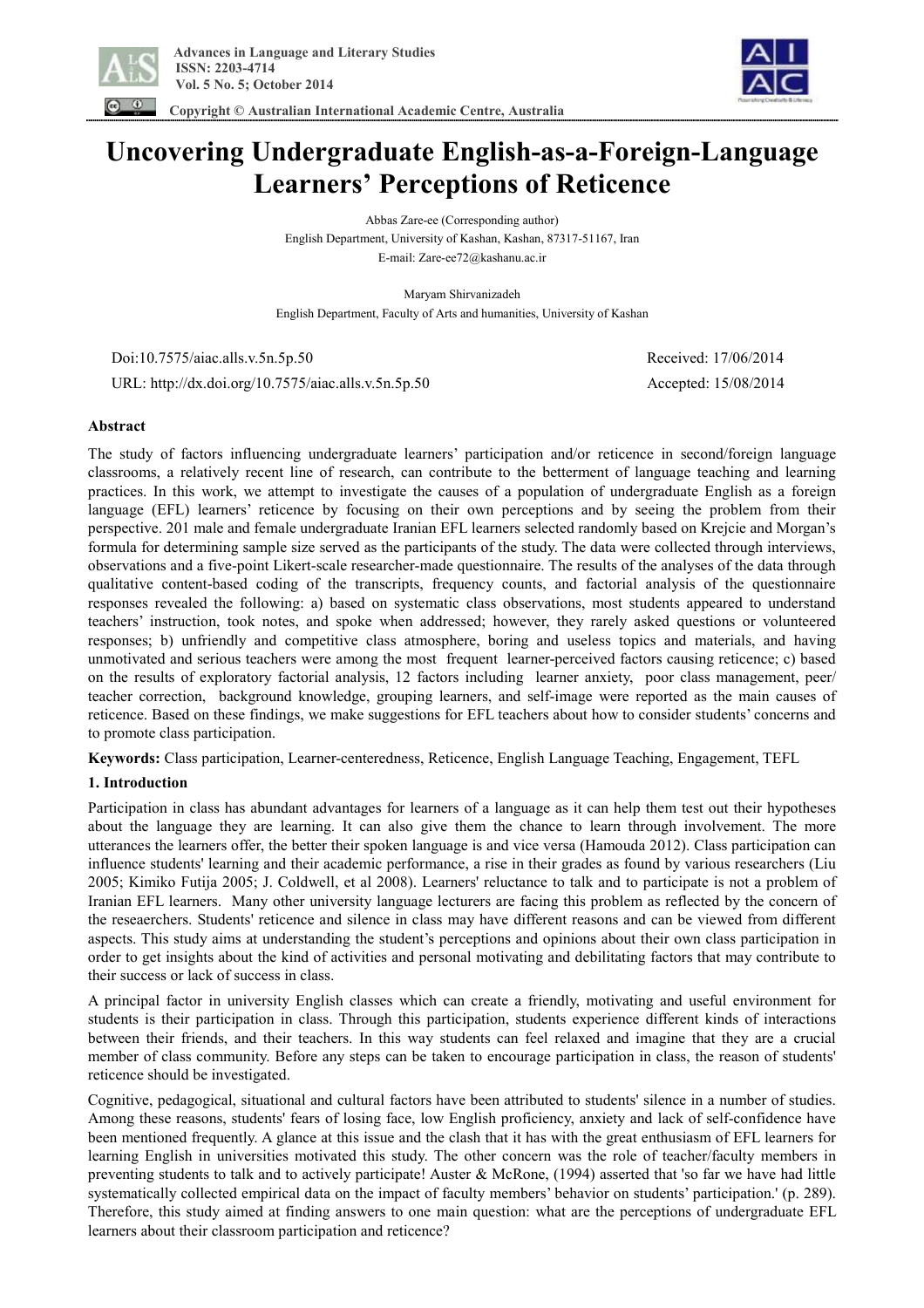#### **2. Literature Review**

For the word participation or engagement, different definitions have been mentioned in various studies. The study of engagement is hindered by lack of consensus in both the number of subtypes and definitions of student engagement (Christenson, Reschly & Wylie, 2012). Generally there are two types of participation in a classroom: verbal and nonverbal. Verbal communication is a kind of communication through which one expresses himself/ herself in words and orally rather than in written form whereas non-verbal communication includes behavior and other elements of speech other than uttered words. The kind of class participation which will be examined in this study will focus primarily on verbal participation, although some instances of nonverbal participation such as taking notes will be investigated as well. The importance of class participation and student engagement has been supported in literature at both school and university level. A handful of researches have emphasized the effect of student engagement on academic achievement and high school graduation (Reynolds, 2001; Schweinhart & Weikart, 1999), or on drop-out prevention (Davis and Graff ,2005;Liu 2005; Christenson et al., 2001; Dynarski & Gleason, 2002). A study done by Castrillòn Ramírez (2010) about student's perception of their oral skills showed that students were highly aware of the importance of active participation for improving their oral skills. The findings revealed that more than half of the students took part in class discussions and activities with instrumental motivation for getting higher grades in class and grade was one of the most important factors for students' participation. On the other hand some of the students had integrative motivation and expressed their goal for participation as improving their communicative and oral skills.

Another aspect of students' participation is the existing relationship between participation and motivation. A number of researchers have used these two terms interchangeably (e.g., Martin, 2007; National Research Council, 2004) and others believe that they are completely distinct and separated. In the literature done, there are several studies that investigated the factors affecting students' participation in online courses. In this type of participation students don't have any physical or face-to-face contact with each other and they will be able to take part in courses from different backgrounds and places without any limitations of time and place. it's interesting to state that Caspi et al. (2006) argued that in comparison to students' participation in web-structured environments whether synchronous or asynchronous, students' participation in face-to-face courses or in a real class was much higher while Ya Ni (2012) in her study concluded that the quality and quantity of interaction was much higher in e-learning environments. The present study focuses on the face-to face participation of students in the typical University EFL classrooms of Iran.

In the following paragraphs, a quick review of main factors highlighted in previous research on EFL learners' reticence is offered. Each of the factors is complex in itself and a continuum rather than a clear-cut distinction can usually better depict what affect reticence. Personality type is the first factor. Some researchers attributed students' non-participation to their personality types, whether extrovert or introvert. In definition extroverts prefer communication and group activities while introverts are shy and aren't good communicators in class. Galvan and Fukada (1997/1998 as cited by Lee, 2005) showed that extrovert students had high participation in class while introverts' were least likely to initiate a question or to volunteer an answer to a teacher's question'. Interestingly Lee (2005) found no correlation between student personality type and participation but a significant correlation between students' cultural background and their participation, their length of stay in the United States, gender of students and the extent of English used outside of class. Anver Caspi, et al. (2006) also did their research based on the personality factors and their influence on social participation in learning environments. The main difference of this research with others was that the researchers examined students' participation in two different educational environments; namely, Web-based instructional environment (WBIE) and instructional environment.The findings revealed that students participated in class much more than in WBIE.

A second factor which influences students' reticence and specifically participation in speaking activities is students' anxiety. Horwirz, E. K., et al (1986) classified the causes of foreign language anxiety into three main components: communication apprehension, test anxiety and fear of negative evaluation. Gregerson, T., (2003) stated that anxious learners suffered from mental blocks during spontaneous speaking activities, lacked confidence, were less able to selfedit and were more likely to employ avoidance strategies such as skipping class. Anxiety has been recognized as a principal factor in many studies (e.g., Hamouda , 2012; Léger & Storch, 2009; Tsiplakides, 2009; Ramírez, 2010; Ampadu, 2011; liu, 2007). Other studies such as the research done by Wu (2010) explored how Taiwanese students perceived the relationship between their language learning strategy and anxiety in the foreign language classroom. Learners had a favorable attitude toward CLT classes and unfavorable attitudes toward grammar translation method and hence experienced a lot of anxiety.

Culture can also be relevant to the level of student participation. Xie (2009) focused on Chinese students' 'cultures of learning' and their values and beliefs about a good learning situation. In this study teachers' interactional features was taken into consideration for investigating Chinese student's passivity in class. According to Xie this research was based on the sociocultural theory of Vygotsky (1978). According to vygotskey "cognitive development originates in social interaction, and in classroom settings learning occurs through interaction mediated primarily by speech in the learner's zone of proximal development (ZPD)", and maintained that teachers could establish friendly and inspiring environments by paying attention to student's cognitive and affective factors and through interaction with their students, help them to achieve to a higher levels of development.

Findings of previous studies report a negative relationship between shyness and classroom performance. As the shyness of an individual increased, classroom performance was known to decrease in an interesting study of the topic (Christenson, Reschly & Wylie, 2012). Jackson (2001) and Trent (2004) both took the case of Chinese students into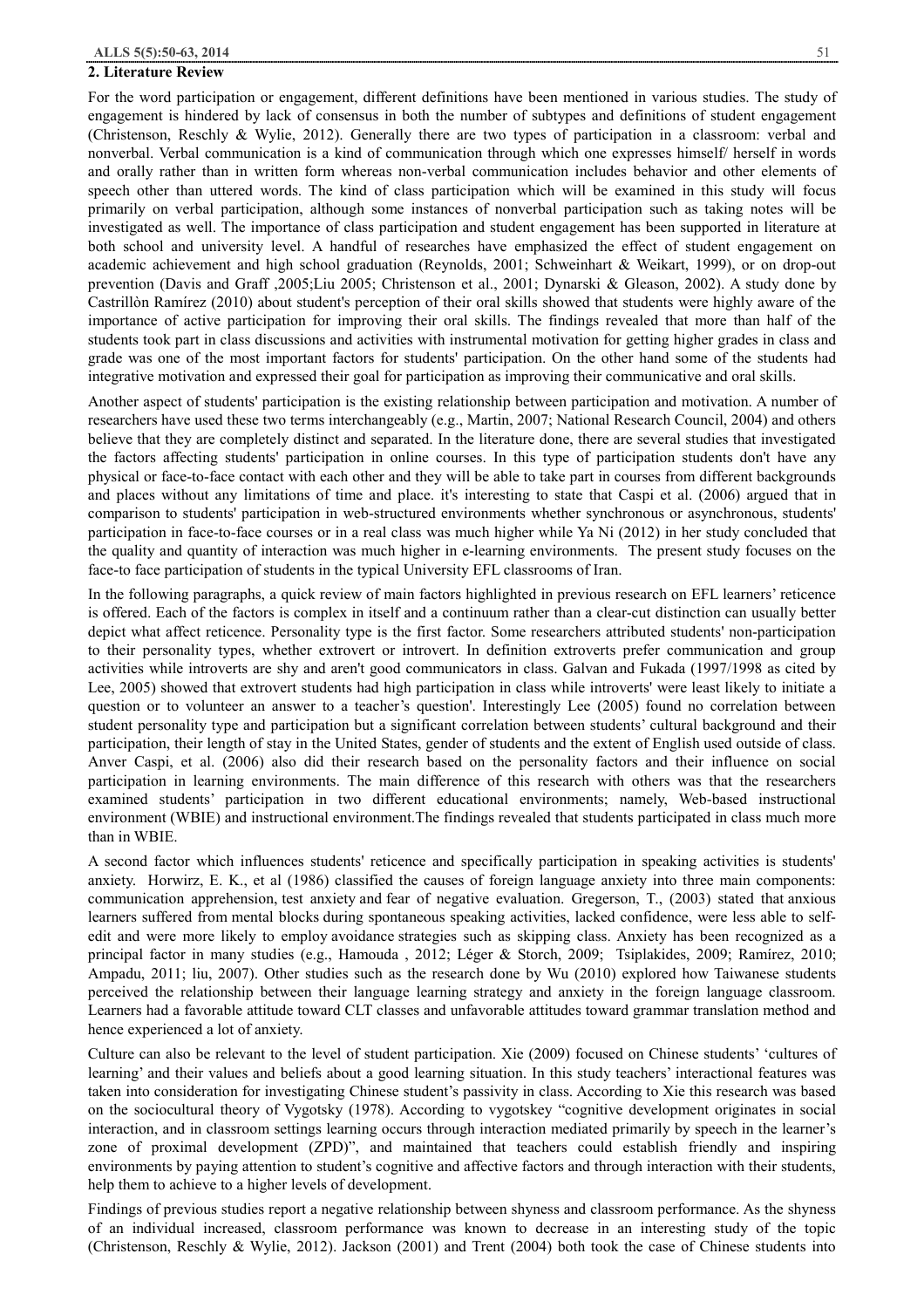consideration and found that Chinese students had a tendency to be as reticent as possible, and had limited English language proficiency. Jimmy Tong (2010) in his research believed that students were ready to express their opinions at some other time, while they were passive and quiet at the beginning of field work period. Actually in this study a range of factors such as student effect, language proficiency and immediate pedagogical contexts were attributed to the Asian students' quietness and willingness to communicate orally.

Most researchers focused on the cultural factors in the study of reticence. The main difference of Xia Saihua's research (2009) from previous studies was the revealed role of cognitive and situational factors such as linguistic or psychological on the East Asian students' reticence rather than cultural factors. Following this study Cameron (2012) divided the factors into two categories of stable individual differences or trait and dynamic situational. Crombie & et al (2003) investigated the effect of of individual and contextual factors on students' assessments of their own participation and of their professors' classroom behaviors. Researchers classified class size, class composition in terms of gender balance, discipline, gender of the instructor and specific instructor behaviors that encourage participation in contextual factors, whereas student gender, age, and students' perceived level of general activity in the university classroom were related to the individual factors. According to the results of the study active male students participated more than active female students and among 64% of the students who weren't active, Gender didn't differ. Older students participated more actively than younger students. Furthermore, Female students who had male instructors had a less favorable impression of their instructors. Active students had more positive perceptions toward their instructors' behavior as well.

Apart from contextual factors examined by Crombie & et al (2003), Hanrahan M. (1998) investigated the effect of learning environment factors on students' motivation and learning. She took the constructivism approach and its theories such as metacognition, conceptual change, and the social construction of meaning to conduct her research. Hanrahan witnessed a high intrinsic and extrinsic motivation among students but they weren't satisfied with teacher-centered classes, and wished to have some autonomy in class. Above all students didn't have the same opportunity to participate in class and should wait to be called on in class.

Many early researchers investigated the issue of reticence from the learner's perspective, but Donald (2010) in his article examined the cause of student's reticence not only from learners' perspective, but also from the perspective of teachers. The main difference was the investigation of learners' perceptions in terms of two practices employed by teachers; namely, error correction and extended wait time. Findings revealed that learners' reticence was largely determined by the pedagogical strategies adopted by the instructor. In another research, Kim (2007) pointed to raising questions and participating in whole class discussion as the two most frequently expected oral tasks in graduate courses. The purpose of this study was to explore the perceptions of EAGS's (East Asian international graduate students) academic oral communication needs and verbal participation in U.S. graduate courses. According to the results EAGS diagnosed raising questions and participating in whole-class discussions as the two most frequently expected oral tasks in graduate courses and considered listening comprehension and participation as the most important skills for academic success, and pronunciation and note-taking as the least important. Açıkgöz also (2005) emphasized the importance of 'subject' factors, 'school' factors, 'teaching methods' factors, and teachers' personal factors on pupils' attitude toward learning. Above all Zhang and Head (2002) investigated the concept of "negotiated syllabus" which was determined jointly by teacher and students so as to improve their learners' confidence and ability to speak English by involving them in making decisions about the content and organization of their oral language classes.

The attention given to teachers' practices for encouraging students' class participation was also reflected in a study done by Mack L. (2012). She designed her study based on critical and constructivist pedagogy. According to these pedagogies, students learned to use their live experiences for analyzing the world around them and constructed their own ideas and meanings through discussion and group work .Through this critical action research "students become active participants in the project and are involved in the process of creating the action plan/intervention." (p.421). Teacher methodology, social inclusion and students' voice was reported as the main factors influencing student participation in class. Furthermore the researcher asserted that cultural characteristics and linguistic ability didn't play a significant role in enhancing participation. Students' reticence in the context of this study is sometimes attributed to to teachers' inappropriate teaching method, not suitable textbooks, and lack of CLT method in which teachers foster a community for students to collaborate, share and express their ideas in class. Razmjoo (2007) as cited by Assadi Aidinlou.N and Ghobadi.S (2012) believed that 'CLT method was not utilized in high schools because of the inadequacy of the government produced textbooks'. Similarly In another study Riasati (2012) identified task type, topics of discussion, interlocutor, teacher, class atmosphere, personality, and self-perceived speaking ability among the reasons for students reluctance and unwillingness to speak in Iran universities. Assadi, Aidinlou, and Ghobadi (2012) investigated the role of educational, social and student factors on students' oral participation and noted that educational factors 'are a better indicator of oral participation. At the university level especially EFL classes, students come to class with varying degrees of integrative and instrumental motivations. Other than factors mentioned above, motivation can play a significant role on students' participation in class. Vaezi (2008) as cited by Assadi Aidinlou.N and Ghobadi.S (2012) discovered that undergraduate university students had a high instrumental motivation to learn English. This study aimed at understanding the student's perceptions of and opinions about their class participation in order to get insights about the kind of activities and personal motivating and debilitating factors that may contribute to their success or lack of success in class.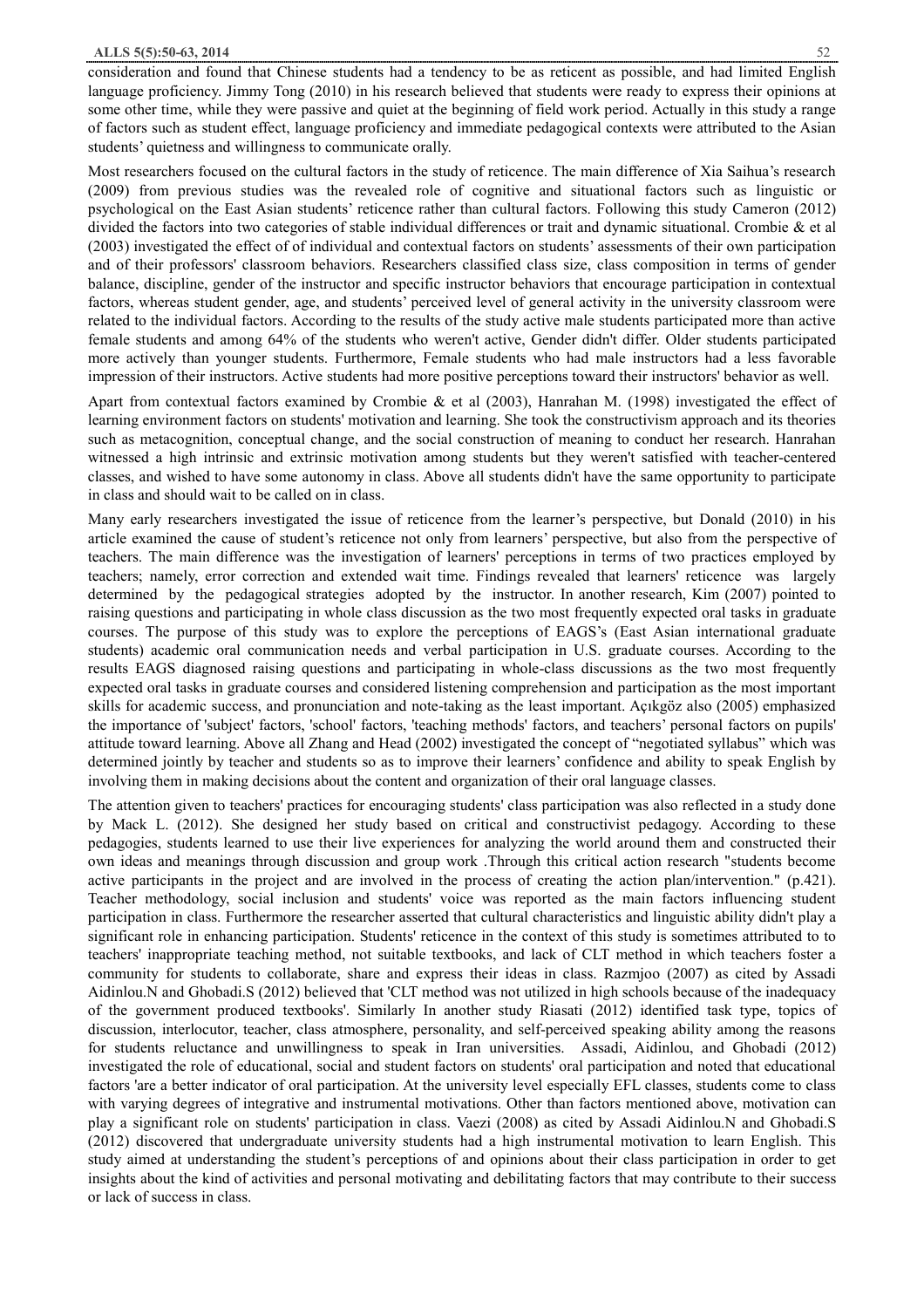#### **3. Methodology**

#### *3.1 Participants*

At the outset of the study 201(46 male and 155 female) university EFL learners in Isfahan province volunteered to take part in the study. More than 77% of the respondents were female EFL learners. Anonymity for our informants was important and they were asked just to write down their gender and year of study. All of these learners were studying English Translation or English as a Foreign Language (EFL) at B.A level. Their ages ranged from 18-35 years old. The level learners' English proficiency was quite heterogeneous due to their different learning experiences Out of 201 students filling in the questionnaire, 23 students (12 male and 11 female) volunteered to be interviewed.For determining the sample size needed to be representative of a given population, the table of determining sample size for research activities designed by Krejcie and Morgan (1970) was used. As we wanted to collect the data from two Universities, the total number of Undergraduate EFl learners was reported to be 420. Hence based on this table 201 Iranian students both male and female should participate to fill out a questionnaire on their perceptions about class participation.

#### *3.2 Instruments*

In order to collect the research data, different instruments were used.In order to measure the EFL learners' perceptions a questionnaire was designed according to the results obtained from Green's study (2008). Moreover some of the questions were retrieved from interview psychological tests of anxiety and self-confidence. For the sake of a complete comprehension of the questionnaire and due to class heterogeneity, the questions were translated into Persian. In so doing all the students whether freshman, sophomore, junior or senior and with different degrees of English proficiency could be able to answer the questions without any concern. The questionnaire also included 10 general demographic questions regarding EFL learners' gender, age, year of education, major, college, course name, time of class, and last term GPA (grade point average). Another question was about whether EFL learners had attended any institute to learn English or they had had any familiarity with it. In question number 10 students rated their proficiency level in four English skills: listening, speaking, reading and writing. The purpose for using this type of question was the difference in the student's knowledge of English and was used as a self-assessment question. This could be helpful to see how students participate in class with different levels of English proficiency in their English courses. The questionnaire consisted of forty seven items written in a five-point Likert scale. For identifying the factors influencing students' participation, 3 instruments were used: questionnaire, interview and observation. The factors that students mentioned in the interview and open-ended questionnaire provided productive source of information for our present study. As the researcher and the independent rater analyzed the interview and the open-ended questionnaires, clear categories of factors influencing class participation emerged – both factors that inhibited and factors that encouraged participation in class. For obtaining the reliability of the whole questionnaire, an English class with the total of 35 students was selected randomly. The students of that class were given a questionnaire and the data gathered. The reliability gained (0.89) was calculated using Cronbach's alpha formula. Moreover, to ensure the validity of the questionnaire, three faculty members of Kashan University confirmed that the items inserted exactly assess the debilitative and facilitative factors for students' reticence in class.

Eight different English classes in two Universities were also observed as part of data collection. The classes were selected on a convenient sampling basis. The observation form was divided into parts: the main part included some questions regarding teachers' behavior and what activities the teacher utilized to engage students in the class activities and to increase their participation. The second part focused on the students' behavior and how they reacted to teachers' action in class and how much they attempted to be active learners. Furthermore all of the classes were observed for three times and at the end of the third session, the observation form was filled out based on the overall impression that each class gave us. Each observation took about one hour and half. The observation checklist was the Community College Survey of Student Engagement or CCSSE. Since the CCSSE observation form only focused on the EFL learners' behavior in class, it was modified and some questions regarding the participation of the students and their effort to be active in class were added. Finally the classrooms' observation form was divided into two separate parts. The first part focused on the lecturers' behavior and included 14 questions to be observed and the second part focused on the EFL learners' behavior and included eight questions. All the items were presented in a four-point Likert Scale. A semi-structured interview was used that included 6 open-ended questions to be asked from 23 participants who volunteered. This interview was conducted to gain a deeper understanding of students' perceptions and experiences concerning their classroom participations in undergraduate courses across the curriculum. The interview questions were derived from the open-ended questionnaire of Green (2008). The survey asked about the following: (a) Students' perceptions about the meaning of active class participation; (b) factors inhibiting their participation in class; (c) The factors motivating their participation in class; (D) Any difference between their level of participation in classes of their mother tongue and their level of participation in English classes; and (E) teacher-related characteristics which increase students' participation.

# *3.3 procedures*

First a semi-structured interview with some participants in different English classes was conducted. This interview lasted about 20 minutes and finally the data was recorded and transcribed for further analysis. This interview was the basis for research questionnaire. Since not all EFL learners had the same English proficiency, the interview and questionnaire questions were translated into Persian.Before the class started, the time and duration of the data collection process were managed with the lecturers of each course. All lecturers consented that the questionnaires both for students and the lecturers be distributed at the end of the class. The participants were given time to tick the items in a rating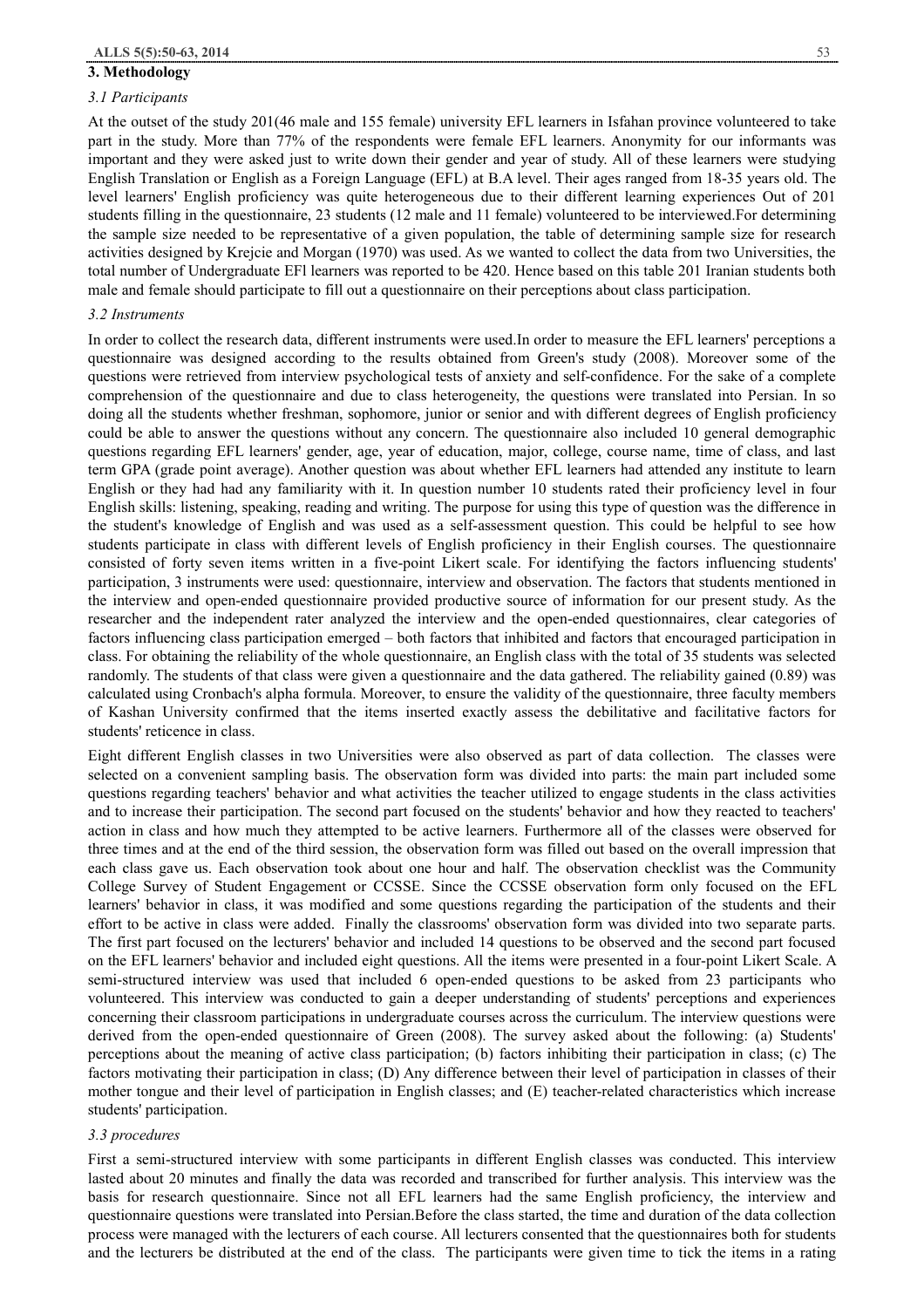scale in their own class time. This procedure took about 15 minutes. Furthermore, 8 different EFL classes were chosen conveniently and observed by the permission of the related instructors. The observed classes' data provided valuable data for the amount of students' participation in EFL classes.

## **4. Results**

Having gathered the data based on the mentioned data collection instruments and procedures, the researchers analyzed the data for the present study. Observations in undergraduate EFL classes revealed interesting points. As Shown in Table 1, in eight observed classes, it was witnessed that students of five classes (62.5%) made comments and gave their own opinion in class about the subjects raised. Moreover in (87.5%) of classes students were observed they adequately asked the instructor/ students questioning during class. In (75%) of classes, I observed that students adequately answered questions from other students or from teacher. This happened when the teacher was waiting for a kind of question to be asked from him/her or from other students. In five classes about  $(62.5%)$  students adequately understood teacher's instructions or the materials to be read or listened to and volunteered answers in class. In these classes students were at some time confused and asked their fellow students for more explanation or elaboration of the subject. They also adequately answered questions voluntarily when they felt that it's necessary for them to show up in class. Furthermore as it can be seen in the table, only in one class about (12.5%) students were observed minimally asking the instructor or students questions during the class time and made comments and gave their own opinions regarding the subject of study.

It was observed that teachers were completely prepared for teaching the subject; they all had a preplanned syllabus and follow that step by step during the class time. In six classes including 75% of the sample, teachers explained concepts clearly so that all the students could understand the contents of the course, showed enthusiasm for the subject matter and teaching, encouraged questions and students' participation, gave students an adequate amount of time to respond to questions and listened fully to students without interrupting or criticizing them. In five classes (62.5%) teachers didn't ask students to speak without any preparation and interacted with individual students during the class session. Furthermore exactly half of the teachers ensured that students were engaged in the learning activities planned for the class session, and created an engaging and supportive learning experience during the observed class session. Surprisingly five teachers out of eight didn't interact with students working in small groups during the class session. This can show us that most of the teachers in class don't take group work into consideration very much. In all of these classes a kind of teacher-centered class was witnessed.

| Table 1. Observed EFL learners' and lecturers' behavior |  |  |
|---------------------------------------------------------|--|--|
|                                                         |  |  |

| <b>EFL</b> lecturers' behavior in class                                                                                  | Completely     | Adequately       | Minimally        | Not at all       |
|--------------------------------------------------------------------------------------------------------------------------|----------------|------------------|------------------|------------------|
| 1. Was prepared to conduct class.                                                                                        | 8 100%)        | $\boldsymbol{0}$ | $\boldsymbol{0}$ | $\theta$         |
| 2. Ensured that students were engaged in the learning activities<br>planned for the class session.                       | $4(50\%)$      | 3(37.5%)         | $1(12.5\%)$      | $\boldsymbol{0}$ |
| 3. Noticed when a student or students were not engaged and<br>took action to involve the students in the class activity. | 3(37.5%)       | 2(25%)           | 3(37.5%)         | $\boldsymbol{0}$ |
| 4. Explained concepts clearly.                                                                                           | 6(75%)         | 2(25%)           | $\boldsymbol{0}$ | $\boldsymbol{0}$ |
| 5. Showed enthusiasm for the subject matter and teaching.                                                                | 6(75%)         | 2(25%)           | $\theta$         | $\theta$         |
| 6. Encouraged questions and students' participation.                                                                     | 6(75%)         | 2(25%)           | $\mathbf{0}$     | $\theta$         |
| 7. Gave students an adequate amount of time to respond to<br>questions.                                                  | 6(75%)         | 2(25%)           | $\boldsymbol{0}$ | $\boldsymbol{0}$ |
| 8. Provided feedback that gave students direction for<br>improvement.                                                    | 3(37.5%)       | 5(62.5%)         | $\mathbf{0}$     | $\theta$         |
| 9. Interacted with individual students during the class session.                                                         | $5(62.5\%)$    | $1(12.5\%)$      | 2(25%)           | $\mathbf{0}$     |
| 10. Interacted with students working in small groups during the<br>class session.                                        | $1(12.5\%)$    | $1(12.5\%)$      | $1(12.5\%)$      | 5(62.5%)         |
| 11. Used techniques that reflect an awareness of different<br>learning styles.                                           | $\overline{0}$ | 2(25%)           | $5(62.5\%)$      | $1(12.5\%)$      |
| 12. Created an engaging and supportive learning experience<br>during the observed class session.                         | $4(50\%)$      | $4(50\%)$        | $\mathbf{0}$     | $\boldsymbol{0}$ |
| 13. Listened fully to students without interrupting or criticizing<br>them.                                              | 6(75%)         | 2(25%)           | $\mathbf{0}$     | $\theta$         |
| 14. Didn't ask students to speak without any preparation.                                                                | 5(62.5%)       | 2 $(25%)$        | $1(12.5\%)$      | $\theta$         |
| 20. made comments and gave their own opinion                                                                             | 5(62.5%)       | 2(25%)           | $1(12.5\%)$      | $\boldsymbol{0}$ |
| 15. Discussed class subject material or did activities in small<br>group class time.                                     | 3(37.5%)       | 3(37.5%)         | 2(25%)           | $\boldsymbol{0}$ |
| 17. Understood teacher's instructions or the materials to be read<br>or listened to.                                     | 3(37.5%)       | 5(62.5%)         | $\mathbf{0}$     | $\boldsymbol{0}$ |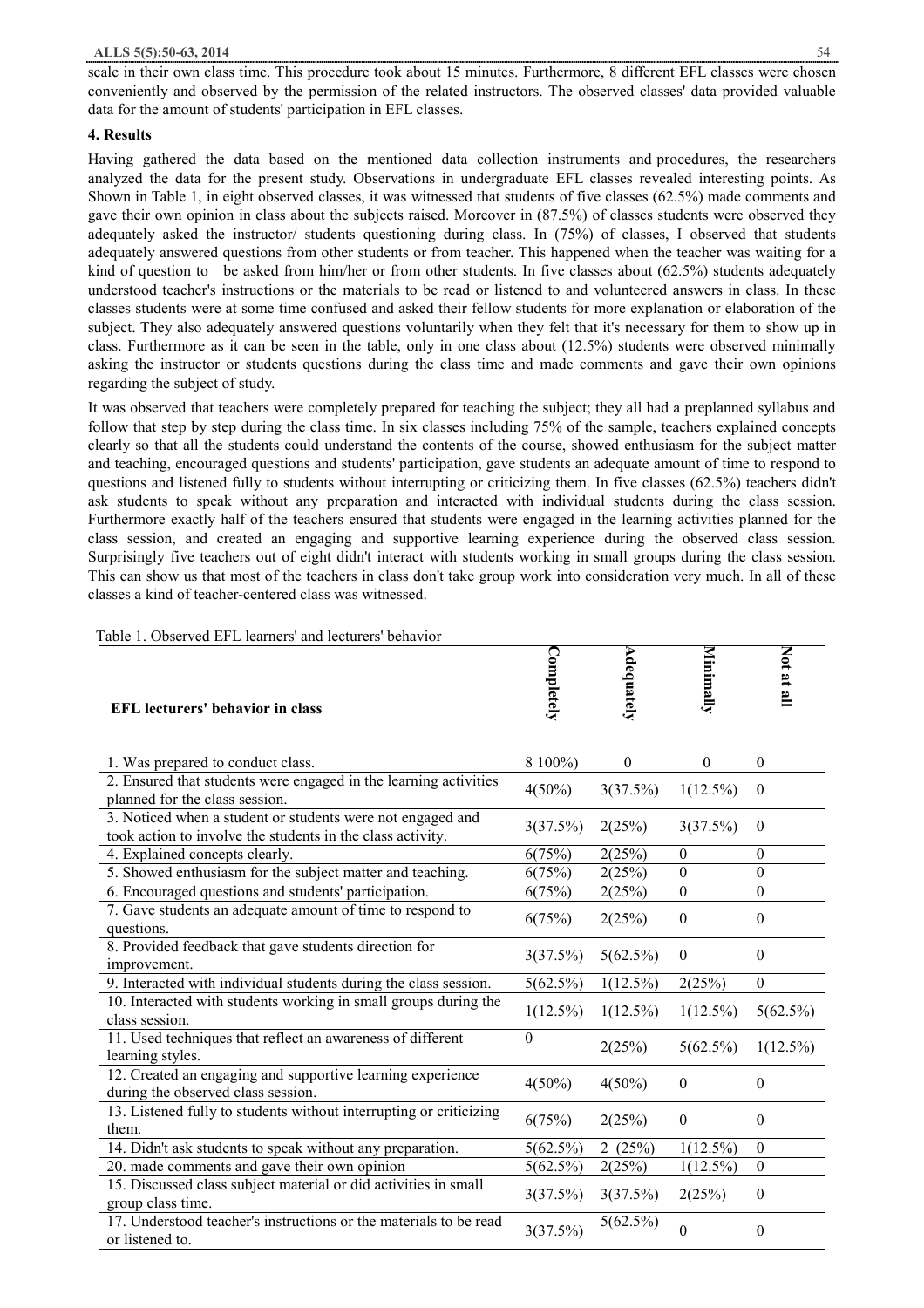| ALLS 5(5):50-63, 2014                                     |             |           |                         |  |
|-----------------------------------------------------------|-------------|-----------|-------------------------|--|
| 22. Took notes during class.                              | 3(37.5%)    | 3(37.5%)  | 2(25%)                  |  |
| 19. Answered questions from other students/teacher.       | 2(25%)      | 6(75%)    |                         |  |
| 21. Prepared to take part in class discussions.           | $1(12.5\%)$ | $4(50\%)$ | 3(37.5%)                |  |
| 16. asked the instructor/students questions during class. |             | 7(87.5)   | $1(12.5\%)$ 0           |  |
| 18. Volunteered answers in class.                         |             |           | $5(62.5\%)$ $3(37.5\%)$ |  |

The results of the interview with the learners about how they viewed participation also revealed interesting results. The interview included 5 main questions to be asked from 23 students. The results in table two show the findings for one of the interview questions: What does "active classroom participation" mean to you?

Table 2. Frequency and Percentage of EFL Learners' Definitions of Active Classroom Participation.

|                                                  | Yes       |            | N <sub>0</sub> |            |                  |
|--------------------------------------------------|-----------|------------|----------------|------------|------------------|
| Definition                                       | Frequency | Percentage | Frequency      | Percentage | Total(frequency) |
| 1) participating in class discussions            | 16        | 69.6       | $\tau$         | 30.4       | 23(100%)         |
| 2) question and answer milieu                    | 12        | 52.2       | 11             | 47.8       | 23 (100%)        |
| 3) expressing ideas                              | 11        | 47.8       | 12             | 52.2       | 23 (100%)        |
| 4) class preparation                             | 8         | 34.8       | 15             | 65.2       | 23(100%)         |
| 5) having presentations and suggesting new ideas | 7         | 30.4       | 16             | 69.6       | 23(100%)         |
| 6) class cooperation                             | 6         | 26.1       | 17             | 73.9       | $23(100\%)$      |
| 7) helping students of low English proficiency   | 3         | 13.0       | 20             | 87.0       | 23(100%)         |
| 8) Students' mental and physical presence        | 2         | 8.7        | 21             | 91.3       | $23(100\%)$      |
| 4) helping teacher to teach                      | 1         | 4.3        | 22             | 95.7       | 23 (100%)        |
| 10) respecting ourselves and others              | 1         | 4.3        | 22             | 95.7       | 23(100%)         |
| 11) doing class activities                       | 1         | 4.3        | 22             | 95.7       | 23(100%)         |
| 12) motivation                                   | 1         | 4.3        | 22             | 95.7       | 23(100%)         |
| 13) paying attention to class                    | 1         | 4.3        | 22             | 95.7       | 23(100%)         |
| 14) being volunteer in class activities          | 1         | 4.3        | 22             | 95.7       | 23(100%)         |

As it's obvious in this table, students introduced fourteen definitions for 'active class participation'. Participating in class discussions, question and answer milieu, expressing ideas, class preparation, having presentations and suggesting new ideas and class cooperation were among the definitions with high frequency in order. Below is a brief elaboration on each of these definitions.

Participating in class discussions: 16 (69.6%) students believed that active participation means participating in class discussions. This number includes nearly half of the total population. According to students, in EFL majors the course should be taught completely in English since this provides them an opportunity not only to learn the subject of the course but also to improve their second language proficiencies. By the time the teacher discusses the topic in class, s/he expects students to take part in class discussion and express their ideas in class and share them with other classmates. Below are some examples of students who express their definition of active participation very well.

*Well, for me, active classroom participation means a range of things, including group discussions or whole classroom discussions. Moreover, I sometimes start discussing some issues with the*  teacher himself (though this one is a little bit difficult). Indeed, the part that I like is starting a *discussion and continuing it more than answering others' questions.* 

*In my opinion, active classroom participation means to be fully engaged in classroom discussions, to ask questions, to express and share your ideas and to be involved in classroom interactions.* 

Question and answer milieu: 12 (52.2%) students defined 'active participation' based on the questions posed by the teacher or students and the answers elicited in class. In every class there should be interaction between the faculty and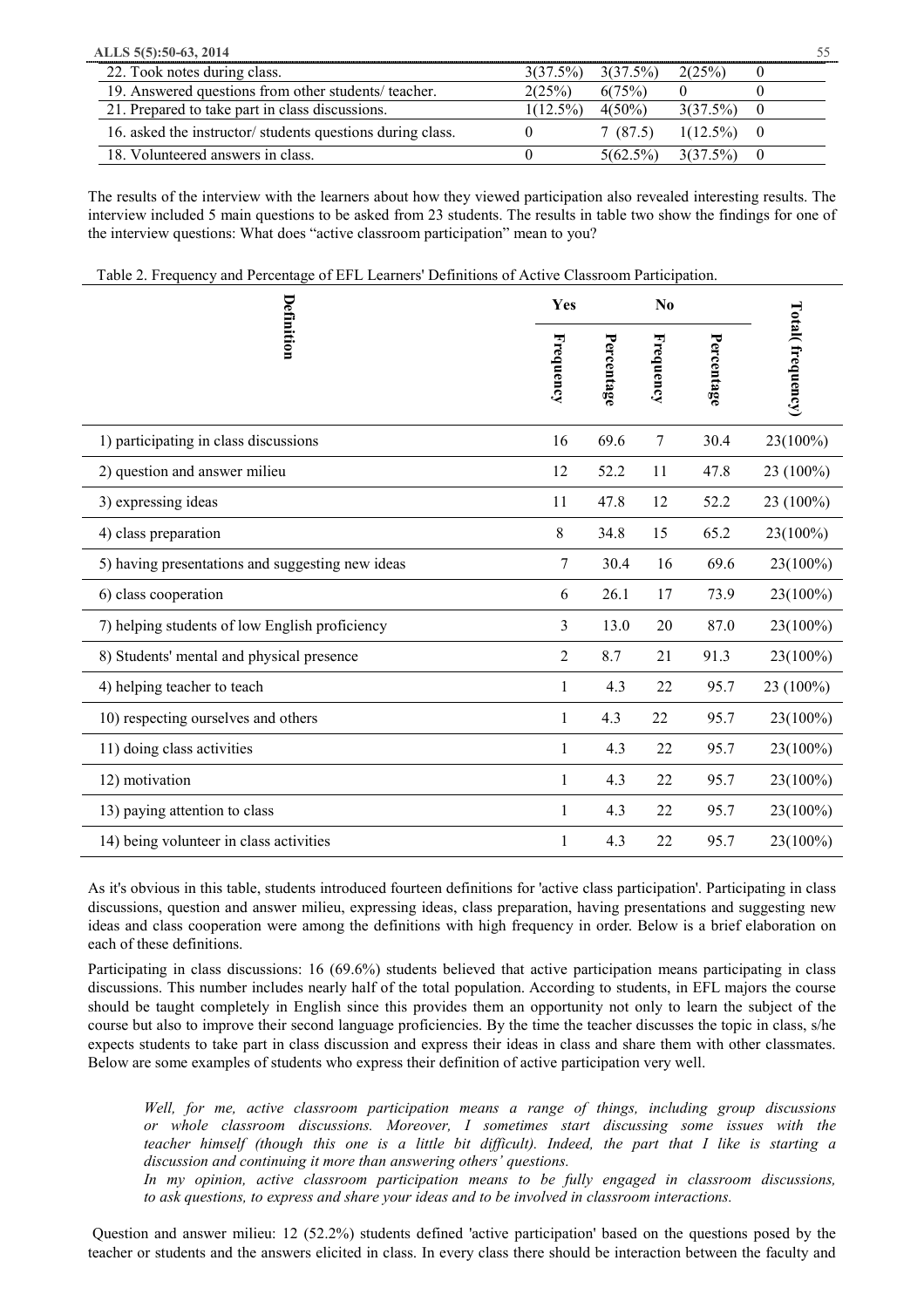students, with different forms. Students shouldn't be passive learners in class; rather they should be active during the whole session and ask their questions without being shy or afraid of being laughed by other students. EFL learners shouldn't leave the stage of teaching only to their teacher and expect him or her poses questions in class for students to answer, somehow students should dare to ask questions and force others to come up with an answer for that. In below students elaborate on their answers in a better way.

*In my opinion, active participation means that students are ready to come up with an answer for*  teacher's question. I usually prefer that the teacher assigns all of us in group and asks to discuss the *question with those sitting near us, and then asks for reports from various clumps of students around the room. By so doing I personally am not worried about not having any idea because I'm sure that at last our group will come up with a kind of answer.* 

For being an active participant I want our teacher to get all the students involved in the process of *asking questions without any fear of criticism. Sometimes I have some questions in my mind but I avoid asking that because our teacher doesn't welcome it at all.* 

Expressing ideas: eleven students (including 47.8%) voted for this definition. Delivering ideas and thoughts in an English class is an important aspect of communication. By expressing ideas they meant that the teacher should facilitate the class environment so that all students feel comfortable to speak up in class and to express their ideas clearly without being afraid of their possible wrong opinions.

*Expressing your ideas clearly is a sign of active class participation. Some students really want to be an active student in class but unfortunately they fail to talk because of their hesitations. They are worry that some misunderstandings occur in class and others evaluate them wrongly.* 

*I think those students who are always confident and comfortable enough to express their opinions in class are called active participants.* 

To express whatever you know about the subject of the class. In addition, trying to find what is new *related to the subject and share it with other students.* 

Class preparation: 8 students (34.8%) were of the opinion that active preparation means that all students should be completely prepared before coming to the class and they should be ensure to do the pre-reading early or preparing some questions to be asked about their misunderstandings.

Having presentations and suggesting new ideas: seven students (30.4%) suggested that for being an active participant in class, students should volunteer to have lesson presentations in front of the whole class and even to introduce new activities, games and materials in class so as to change the repetitive and monotonous atmosphere in class. In so doing a kind of competitive environment creates in the classroom and lead passive students to be active and more engaged in class.

Class cooperation: six students (about 26.1%) defined active participation as students' cooperation in class. This means that all the students should cooperate with each other or even with teacher. According to http://en.wikipedia.org/ Cooperative education or learning is the use of active participation methods in which students learn how to work together to solve problems, this is normally founded on the principles of children's rights, equality, equity and participation in decision-making. Its methods include game playing, expressing opinions, democratic participation, sharing, ensuring students all have an equal opportunity to take part, and conflict resolution. Other definitions including helping students of low English proficiency (13%), students' mental and physical presence in class (8.7%), helping teacher to teach (4.3%), respecting ourselves and others (4.3%), doing class activities (4.3%), motivation and paying attention to class (4.3%) gained a very low frequency among the respondents of the study. Results for a second interview question are summarized below in Table 3. In this table learners offer their views in response to the question "What factors inhibit your participation in class"?

| debilitative factors                           |    |                | N <sub>0</sub> |                | Total        |
|------------------------------------------------|----|----------------|----------------|----------------|--------------|
|                                                |    | 宝<br>ercentage | u,<br>cequency | ℸ<br>ercentage | frequency)   |
| 1) unfriendly and competitive class atmosphere | 12 | 52.2           | 11             | 47.8           | 23 $(100\%)$ |
| 2) boring and useless topics and materials     | 9  | 39.1           | 14             | 60.9           | $23(100\%)$  |
| 3) having unmotivated and serious teacher      | 8  | 34.8           | 15             | 65.2           | $23(100\%)$  |
| 4) physical and mental problems                | 6  | 26.1           | 17             | 73.9           | $23(100\%)$  |
| 5) teacher's not encouraging students          | 6  | 26.1           | 17             | 73.9           | $23(100\%)$  |

Table 3. Results of Factors Inhibiting Students' Class Participation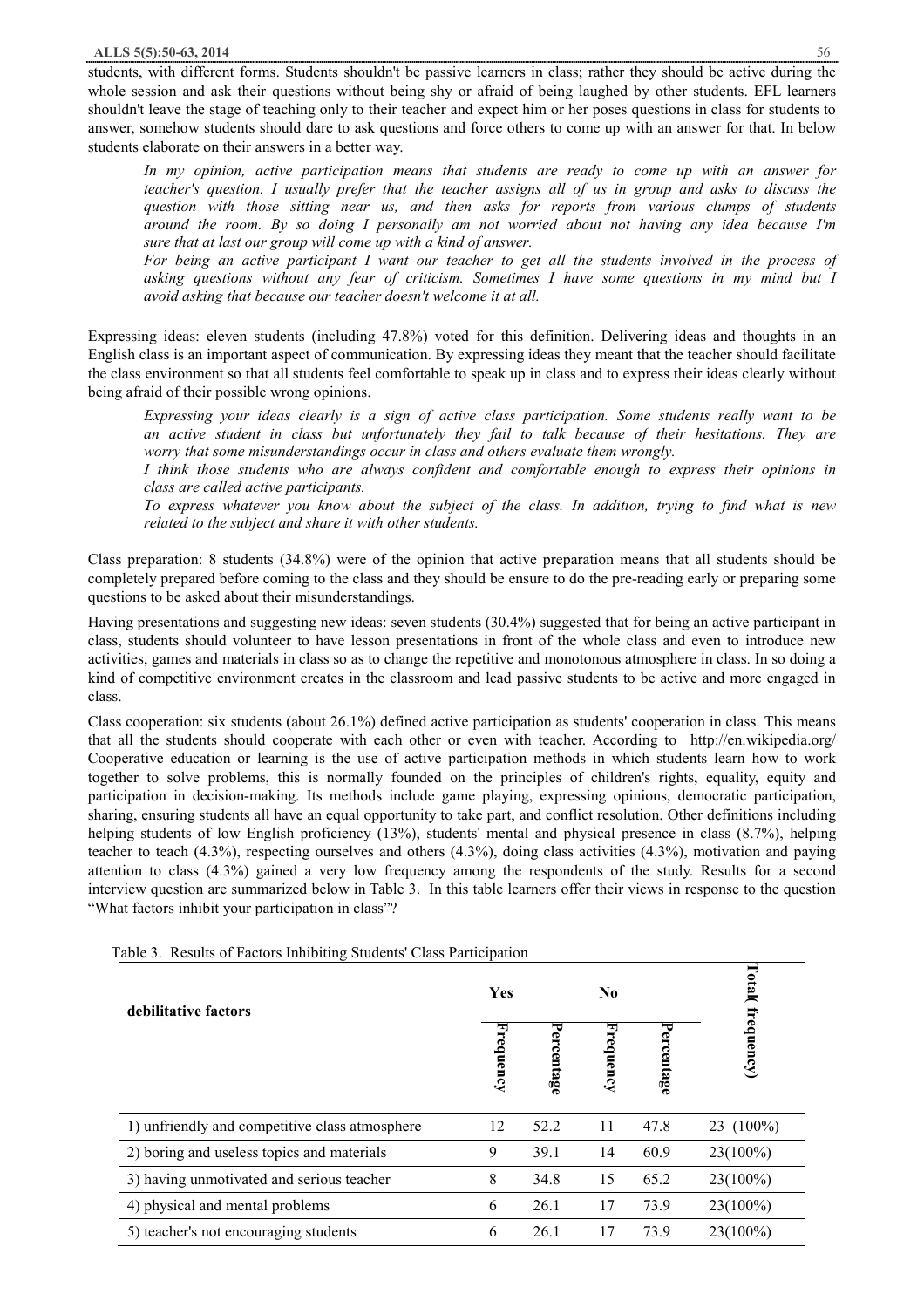| 6) teacher's inappropriate behavior in class      | 6              | 26.1  | 17 | 73.9  | 23(100%)     |
|---------------------------------------------------|----------------|-------|----|-------|--------------|
| 7) low English proficiency                        | 5              | 21.7  | 18 | 78.3  | 23(100%)     |
| 8) not having background knowledge                | 5              | 21.7  | 18 | 78.3  | 23(100%)     |
| 9) not being prepared                             | $\overline{4}$ | 17.4  | 19 | 82.6  | 23(100%)     |
| 10) fear of evaluation                            | 3              | 13.00 | 20 | 87.00 | 23(100%)     |
| 11) too difficult or too easy course              | 3              | 13.00 | 20 | 87.00 | 23(100%)     |
| 12) not having extracurricular activities         | 3              | 13.00 | 20 | 87.00 | 23(100%)     |
| 13) poor class management                         | 3              | 13.00 | 20 | 87.00 | 23(100%)     |
| 14) time-constraints                              | 3              | 13.00 | 20 | 87.00 | 23(100%)     |
| 15) shyness                                       | 3              | 13.00 | 20 | 87.00 | 23(100%)     |
| 16) inappropriate class time                      | 3              | 13.00 | 20 | 87.00 | 23(100%)     |
| 17) not having a knowledgeable teacher            | $\overline{2}$ | 8.7   | 21 | 91.3  | 23(100%)     |
| 18) teacher's not accepting criticism             | $\overline{2}$ | 8.7   | 21 | 91.3  | 23(100%)     |
| 19) studying for getting high scores              | $\overline{2}$ | 8.7   | 21 | 91.3  | 23(100%)     |
| 20) anxiety                                       | $\overline{2}$ | 8.7   | 21 | 91.3  | 23(100%)     |
| 21) low self-confidence                           | $\overline{2}$ | 8.7   | 21 | 91.3  | 23(100%)     |
| 22) having the same partner in groups             | $\overline{2}$ | 8.7   | 21 | 91.3  | 23(100%)     |
| 23) sitting at the end of class                   | $\mathbf{1}$   | 4.3   | 22 | 95.7  | 23(100%)     |
| 24) being introvert                               | $\mathbf{1}$   | 4.3   | 22 | 95.7  | 23(100%)     |
| 25) not having group work                         | $\mathbf{1}$   | 4.3   | 22 | 95.7  | 23(100%)     |
| 26) teacher's not assigning a score to activities | $\mathbf{1}$   | 4.3   | 22 | 95.7  | 23<br>(1000) |
| 27) class participation of a few students         | $\mathbf{1}$   | 4.3   | 22 | 95.7  | 23<br>(1000) |
| 28) being absent                                  | $\mathbf{1}$   | 4.3   | 22 | 95.7  | 23<br>(1000) |
| 29) class heterogeneity                           | $\mathbf{1}$   | 4.3   | 22 | 95.7  | 23<br>(1000) |
| 30) teacher's poor methodology                    | 1              | 4.3   | 22 | 95.7  | 23<br>(1000) |

Based on the Data in Table 3, nearly half of the students about (52.2%) believed that unfriendly and competitive class atmosphere is the most important factor which can inhibit them to participate actively in English classes. Other factors such as boring or useless topics and materials (39.1%), having unmotivated and serious teacher (34.8%) , physical and mental problems (26.1%), teacher's not encouraging students (26.1%) and teacher's inappropriate behavior in class (26.1%) were among the top four important factors mentioned in students' responses. On the other hand some factors such as not having a knowledgeable teacher (8.7%), teacher's not accepting criticism (8.7%), studying for getting high scores (8.7%), anxiety (8.7%), low self-confidence (8.7%), having the same partner in groups (8.7%), sitting at the end of class  $(3.4\%)$ , being introvert $(3.4\%)$ , not having group work  $(3.4\%)$ , teacher's not assigning a score to activities(3.4%), class participation of a few students (3.4%), being absent (3.4%), class heterogeneity(3.4%) and teacher's poor methodology(3.4%) gained a low frequency among the respondents of the study.

The researchers were also interested to find out what in teachers inhibited students from participating. The result is Table 4 summarized the data collected in response to this question: "What characteristics are in an English teacher that may influence your class participation"?

Table 4. Characteristics in Teachers that Influence Students' Participation*.* 

| characteristics                                       |    | Yes       |          | N <sub>0</sub>  | otal(       |
|-------------------------------------------------------|----|-----------|----------|-----------------|-------------|
|                                                       |    | ercentage | requency | ercenta<br>ဖွဲ့ | frequency   |
| 1) creating a secure and friendly atmosphere in class | 21 | 91.3      | 2        | 8.7             | $23(100\%)$ |
| 2) knowledge and ability                              | 9  | 39.1      | 14       | 60.9            | $23(100\%)$ |
| 3) encouraging students for participating in class    | 9  | 39.1      | 14       | 60.9            | $23(100\%)$ |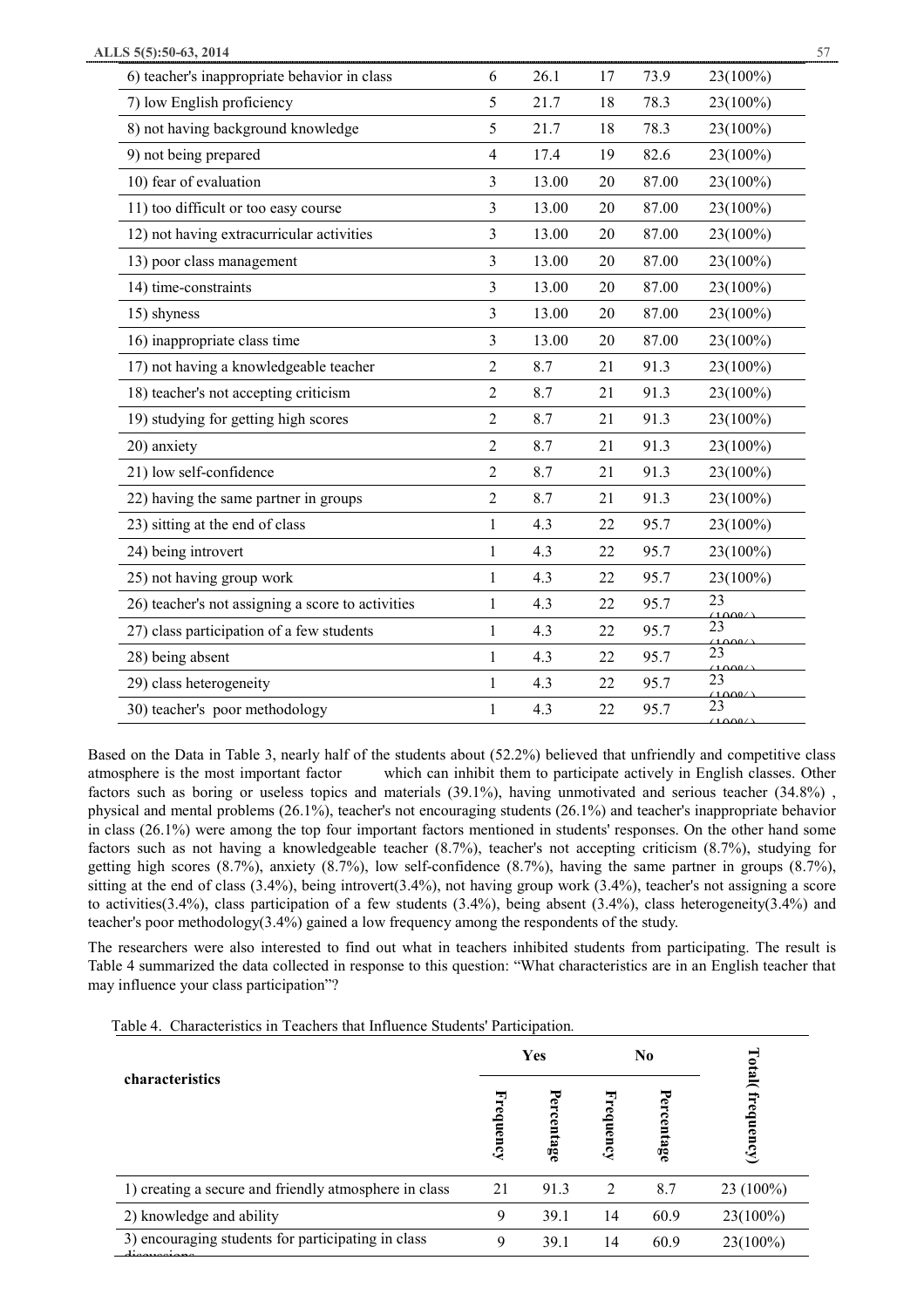| 4) using a new and creative methodology | 7 | 30.4  | 16 | 69.6  | 23(100%)    |
|-----------------------------------------|---|-------|----|-------|-------------|
| 5) encouraging discovery learning       | 4 | 17.4  | 19 | 82.6  | $23(100\%)$ |
| 6) being energetic and motivated        | 4 | 17.4  | 19 | 82.6  | 23(100%)    |
| 7) answering students' questions        | 3 | 13.00 | 20 | 87.00 | $23(100\%)$ |
| 8) sense of humor                       | 3 | 13.00 | 20 | 87.00 | 23(100%)    |
| 9) respecting students' point of view   | 2 | 8.7   | 21 | 91.3  | 23(100%)    |
| 10) showing sympathy                    | 2 | 8.7   | 21 | 91.3  | 23(100%)    |
| 11) having justice                      | 2 | 8.7   | 21 | 91.3  | $23(100\%)$ |
| 12) having commitment to teaching       | 2 | 8.7   | 21 | 91.3  | 23(100%)    |
| 13) time management                     | 1 | 4.3   | 22 | 95.7  | $23(100\%)$ |
| 14) having high experience              | 1 | 4.3   | 22 | 95.7  | 23(100%)    |
| 15) using technology in class           | 1 | 4.3   | 22 | 95.7  | $23(100\%)$ |
| 16) use of discipline                   |   | 4.3   | 22 | 95.7  | 23(100%)    |
| 17) teacher's appearance                |   | 4.3   | 22 | 95.7  | 23(100%)    |
| 18) being punctual                      |   | 4.3   | 22 | 95.7  | 23(100%)    |

As the table shows, 21 students including (91.3%) of the whole population asserted that creating a secure and friendly atmosphere in class by teacher is an important characteristic which increases their class participation. Knowledge and ability (39.1), encouraging students for participating in class discussions (39.1), and using a new and creative methodology (30.4) are other teacher's characteristics enjoying a high frequency among students in a row. From the other hand and according to the table, only two students about (8.7%) mentioned each of the following teachers' characteristics: respecting students' point of view, showing sympathy, having justice, and having commitment to teaching. Six other characteristics which were mentioned each only by one student include being punctual, teacher's appearance, use of discipline, using technology in class, having high experience, and time management.

In another main part of the data analysis, the proposed instrument (questionnaire) was analyzed through a principle component analysis and eigen values larger than 1.00 were used in the analysis as the default to check the factors underlying the 47-item questionnaire data. 12 factors were finally extracted that can influence participation. Table 5 shows the relationships between these factor and reticence of the learners.

## Table 5. The Correlation between Participation and Factors found in the questionnaire

|                                                                                                                          | 콘    | 콙    | 콙    | 고    | 굵    | 콩    | 쿸    | $\overline{\mathbf{g}}$ | 3    | 콜                                                                                                                                              | 콜    | E12   |
|--------------------------------------------------------------------------------------------------------------------------|------|------|------|------|------|------|------|-------------------------|------|------------------------------------------------------------------------------------------------------------------------------------------------|------|-------|
| <b>Active Participation</b>                                                                                              |      |      |      |      |      |      |      |                         |      |                                                                                                                                                |      |       |
| Pearson<br>Correlation                                                                                                   |      |      |      |      |      |      |      |                         |      | $.801^{**}$ $.376^{**}$ $.657^{**}$ $.559^{**}$ $.189^{**}$ $.264^{**}$ $.430^{**}$ $.438^{**}$ $.170^{*}$ $.246^{**}$ $.272^{**}$ $.428^{**}$ |      |       |
| Sig. (2-tailed)                                                                                                          | .000 | .000 | .000 | .000 | .008 | .000 | .000 | .000                    | .016 | .000                                                                                                                                           | .000 | .000. |
|                                                                                                                          | 181  | 191  | 191  | 195  | 194  | 196  | 194  | 198                     | 199  | 198                                                                                                                                            | 198  | 187   |
| **. Correlation is significant at the 0.01 level (2-tailed). *. Correlation is significant at the 0.05 level (2-tailed). |      |      |      |      |      |      |      |                         |      |                                                                                                                                                |      |       |

As table 12 displays, A Pearson product-moment correlation coefficient was run to determine the relationship between 201 students' active participation and the generated factors. Data yielding a p value of .000, .016, .008 and .942 indicated that the active participation and the 12 factors were significantly correlated, with correlation coefficients ranging from .801 to .005. The strongest correlation was between active participation and the first factor, students' anxiety to participate,  $(r = .801)$  and the weakest is for factor nine as labeled group work  $(r=170)$ . It should be mentioned that the correlation between active participation and factor thirteen is not significant. (r (198) = 005, p = .942). It means that teachers' criticism doesn't much affect students' class participation. This factor was omitted from the total list of factors along with their questions (table 9). As can be seen, the correlations between active participation and factors three, four, eight and seven are statistically and strongly significant in a row as well ( $r= 657$ ), ( $r= 159$ ), ( $r= 438$ ),  $(r=.430)$ ,  $(p=.000)$ .

#### **5. Discussion**

The first question of the interview asked EFL learners about their definition of active class participation and its importance. Almost all of the students emphasized the highly influential role of engagement and participation on their academic success and their process of learning in class. This analysis is also supported by the studies of (Kim, 2007; Scepansky 2003; Green, 2008). The most frequent definitions elicited from students in this part include: participating in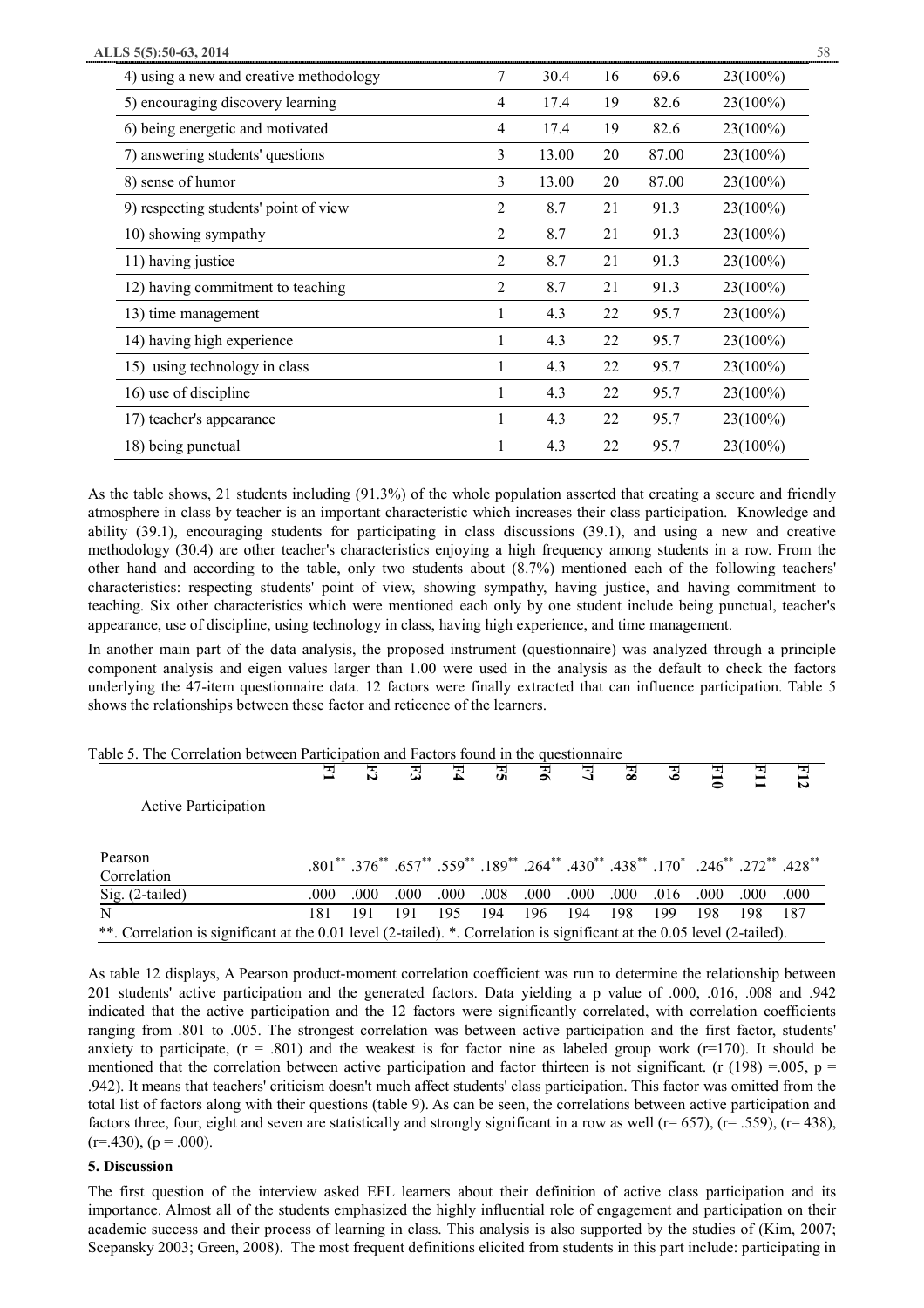## **ALLS 5(5):50-63, 2014** 59

whole class discussions, expressing ideas, class preparation and cooperation, question and answer milieu, having presentations and suggesting new ideas. These findings are highly consistent with the studies of Green (2008) and Kim (2007). Kim found that EAGS (East Asian international graduate students), considered themselves as active when they verbally engaged with the class by asking or answering questions, exchanging opinions, initiating conversations, or sharing their own personal background relative to the discussion topic (p. 199). Moreover other definitions such as helping students of low English proficiency, Students' mental and physical presence, helping teacher to teach or motivation reported by minority of students in the present study can't be overlooked.

The second and third interview questions were productive sources of information for the identification of factors which might influenced EFL learners' participation in university English classes. As the students asserted in the interview, these two questions could help them diagnose the positive and negative factors which may influence their engagement in University classes. All the results mentioned below will be listed and discussed in order of distribution of mention. This means that categories are listed starting by those mentioned by most students and proceeding to those mentioned by few participants. According to the results nearly half of the learners believed unfriendly and competitive class atmosphere is the most important factor which could inhibit them to participate actively in English classes. Although this finding was mentioned in some previous researches as a negative factor but it wasn't recognized as the most important inhibiting factor. Other factors reported by learners included useless and boring topics, unmotivated teacher, physical and mental problems, teacher's not encouraging students, teacher's inappropriate behavior and attitude, students' low English proficiency and not having background knowledge. These factors were also echoed by other research findings (eg., Green, 2008; Meihua liu, 2007; John Trent, 2004; Jane Jackson, 2001; Crombie & et al, 2003; Faizah Mohamad Nor & Liew Hui Choo, 2008). However other factors such as not having extracurricular activities, anxiety, being introvert and teacher's poor methodology were ranked the lowest among EFL learners, but many studies including (Mack L., 2012; Galvan and Fukada (1997/1998 as cited by Lee, 2005; Caspi, et al. ,2006 ; Hamouda, 2012; liu , 2007; Rayfield et al. , 2008) strongly support their role on class participation.

The third research question mainly focused on factors which could increase students' participation in class. Similar to the results obtained from the previous question and previous researches supporting them, friendly class atmosphere, interesting and useful course and topics, teachers' paying attention to students and supporting them, having background knowledge and Teachers' creativity and using extracurricular activities were ranked as high among the other motivating factors. To sum up based on the interview findings, it may be safe to assume that most of the Iranian EFL learners are more concerned about teachers' establishing a friendly class atmosphere, providing interesting and useful topics and materials and activating their background knowledge before teaching in University English classes.

More than half of the respondents believed that participation and engagement in class was so essential due to the need to practice and develop their foreign language skills, especially speaking and to get higher grades (as Green calls a perceived value of participation). This is also completely consistent with Kim's study (2007) in which East Asian graduate students rated most oral communication skills as very important for their academic success in U.S. graduate courses, except note-taking skills and pronunciation. EAGS ranked having strong listening skills to understand formal lecture and participating in classroom discussions as the most essential skills and note-taking skills and good pronunciation as the least important skills (p.186).

On the other hand, Iranian EFL learners asserted that they were never concerned about the truth or falsehood of their answers for participation. They were self-confident enough to voice their opinions and ideas without fear of being wrong. Another positive point for students was that, they weren't afraid of being called up to speak in front of the class about something for which they aren't prepared. This finding is inconsistent with teachers' perceptions about students' reticence in class because it is always assumed that students get nervous and start to panic in situation for which they aren't prepared. In Greens' study (2008) teachers recognized students' preparation for class as a principal factor encouraging trainees to participate in class (p.20). However it worth mentioning that learners felt insulated and worried in case their classmates or their teacher point out their mistakes in class and threaten their face. This finding strongly confirms the results obtained in previous studies about anxiety and peer influence including (Green, 2008; Hamouda, 2012; Tsiplakides, 2009; Ramírez , 2010 ; Ampadu ,2011; Cubukcu ,2007). Another factor which was witnessed in learners' responses was known as sensitivity to others which Green defines it as comments referring to respect towards others, an understanding of others' wish to speak, a sense of fairness and companionship, and group spirit (p.20).

## **6. Conclusion**

A thorough understanding of factors influencing students' participation will pave the way for both lecturers and students to consider their classroom setting and strategies used to engage learners. It seems few instructors foster a learnercentered class and encourage students to make large or small groups. Lecturers usually were prepared for teaching the subject, explained clearly, were enthusiastic for teaching, supportive of learners in the process of learning and teaching, helpful and encouraging, patient of students' mistakes and listened fully to students without interrupting or criticizing them. EFL lecturers were also witnessed to be self-confident, active participators, not shy, and volunteer to participate in the answer and question milieu. As Donald (2010) also asserted reticence on the part of the learner was largely determined by the pedagogical strategies adopted by the instructor, though this is not the sole factor that leads to reticence (p. 53). We hope learners and teacher get a better understanding of inhibiting factors causing reticence.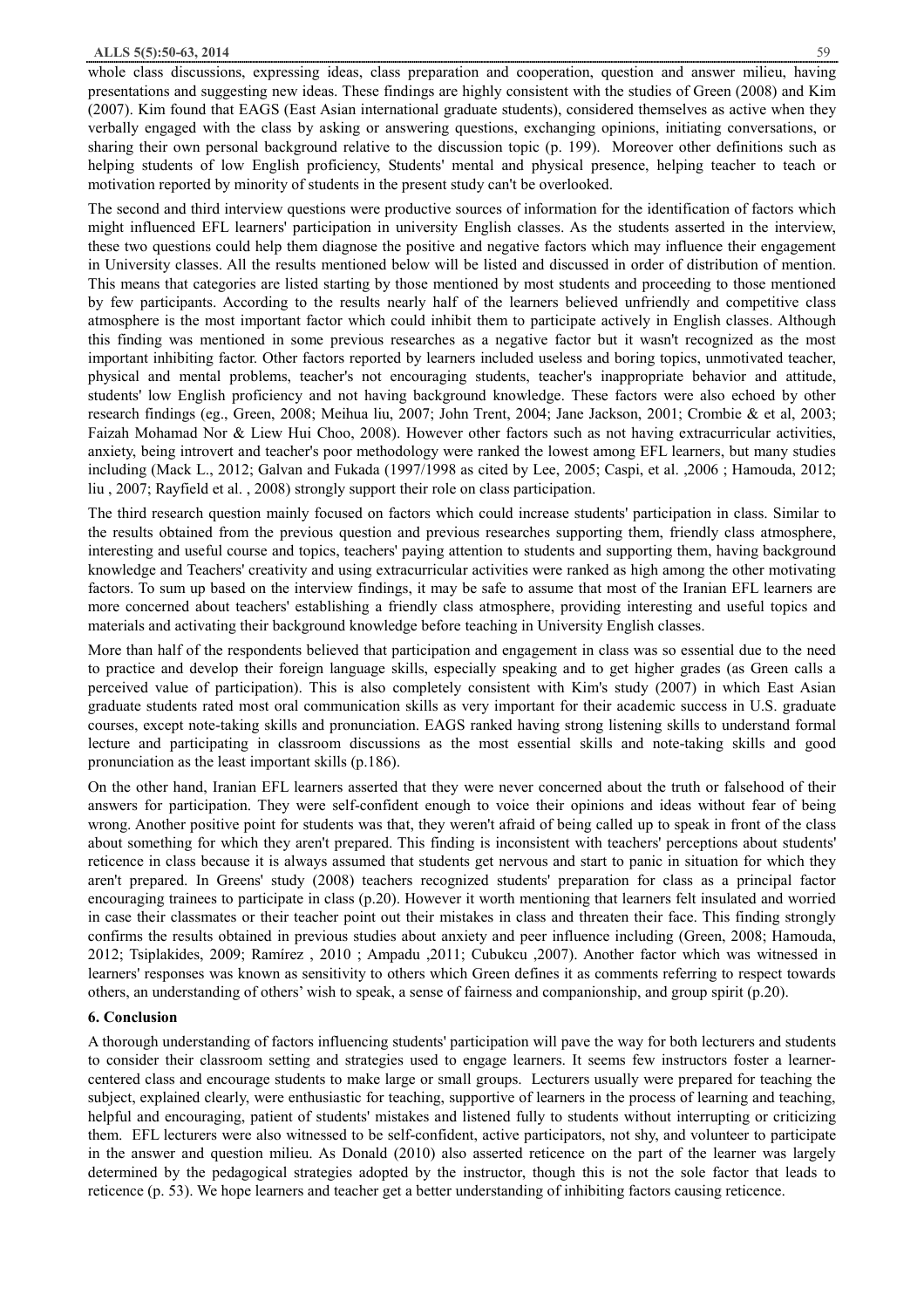#### **References**

Açıkgöz, F. (2005). A study on teacher characteristics and their effects on students' attitudes. *The Reading Matrix*, *5*(2), 103-115.

Appleton, J. J., Christenson, S. L., & Furlong, M. J. (2008). Student engagement with school: Critical conceptual and methodological issues of the construct. Psychology in the Schools, 45, 369–386

Aidinlou, N. A., & Ghobadi, S. (2012). Examination of Relationships between Factors Affecting on Oral Participation of ELT Students and Language Development: A Structural Equation Modeling Approach. *International Journal of English Linguistics*, *2*(5), p131.

Ampadu, E. (2011). Does Peer Influence Affect Students Participation in Mathematics?. *International Online Journal of Educational Sciences*, *3*(2), 424-434.

Auster,C. J. & MacRone, M. (1994) the classroom as a negotiated social setting: an Empirical study of the effects of faculty members' behavior on students' participation. *Teaching Sociology*, 22, 289-300.

Bergin, C. C., & Bergin, D. A. (2011). *Child and adolescent development in your classroom*. Cengage Learning.

Cameron, D. (2012). Willingness to Communicte in English as a Second Language as a Stable Trait or Context-influenced Variable: Case Studies of Iranian Migrants to New Zealand. Auckland University of Technology

Caspi, A., Chajut, E., Saporta, K., and Beyth-Marom, R. (2006). The influence of personality on social participation in learning environments. *Learning and Individual Differences* 16, 129–144

Castrillón Ramírez, V. A. (2010). Students perceptions about the development of their oral Skills in an English as a foreign language teacher training program.

Chastain, k. (1988). *Developing second-language skills: Theory and practice.* (3rd ed., p286) Harcourt Brace Jovanovich, Inc.

Cheng, X. (2000). Asian students' reticence revisited. *System*, *28*(3), 435-446.

Christenson, S., Reschly, A. L., & Wylie, C. (2012). *Handbook of research on student engagement*. New York, NY: Springer.

Coldwell, J. Craig, A. Paterson, T. and Mustard, J. " Online students: relationships between participation, demographic and academic performance." *the Electronic Journal e-learning* Volume 6 issues 1 2008 (pp.19-30), online at www.ejel.org

Creswell, J. W. (2012). *Qualitative inquiry and research design: Choosing among five approaches*. Sage publications.

Crombie, G., Pyke, S. W., Silverthorn, N., Jones, A., & Piccinin, S. (2003). Students' perceptions of their classroom participation and instructor as a function of gender and context. *The journal of higher education*, *74*(1), 51-76.

Cubukcu, F. (2007). Foreign language anxiety. *Iranian Journal of Language Studies*, *1*(2), 133-142.

Donald, S. H. A. N. E. (2010). Learning how to speak: Reticence in the ESL classroom. *ARECLS*, *7*, 41-58.

Dynarski, M., & Gleason, P. (2002). How can we help? What we have learned from recent federal dropout prevention evaluations. Journal of Education for Students Placed At-Risk, 7, 43–69.

Fujita, K. (2006). The effects of extracurricular activities on the academic performance of junior high students. *Undergraduate Research Journal for the Human Sciences*, *5*(1).

Galvan, J., & Fukada, Y. O. S. H. I. F. U. M. I. (1997). Asian international students' preferences for learning in American universities. *The CATESOL Journal*, *1*, 29-49.

Green, D. (2008). Class participation in a teacher training college: What is it and what factors influence it. *English Language Teacher Education and Development*, *11*, 15-26.

Gregerson, T. (2003). "To err is human: A reminder to teachers of language-anxious students". *Foreign Language Annals* 36 (1): 25–32.

Hamouda, A. (2012). An Exploration of Causes of Saudi Students' Reluctance to Participate in the English Language Classroom. *International Journal of English Language Education*, *1*(1), pp-1.

Hanrahan, M. (1998). The effect of learning environment factors on students' motivation and learning. *International Journal of Science Education*, *20*(6), 737-753.

Horwirz, E. K.; Horwitz, M. B.; Cope, J. (1986). "Foreign Language Classroom Anxiety". *The Modern Language Journal* **70** (ii).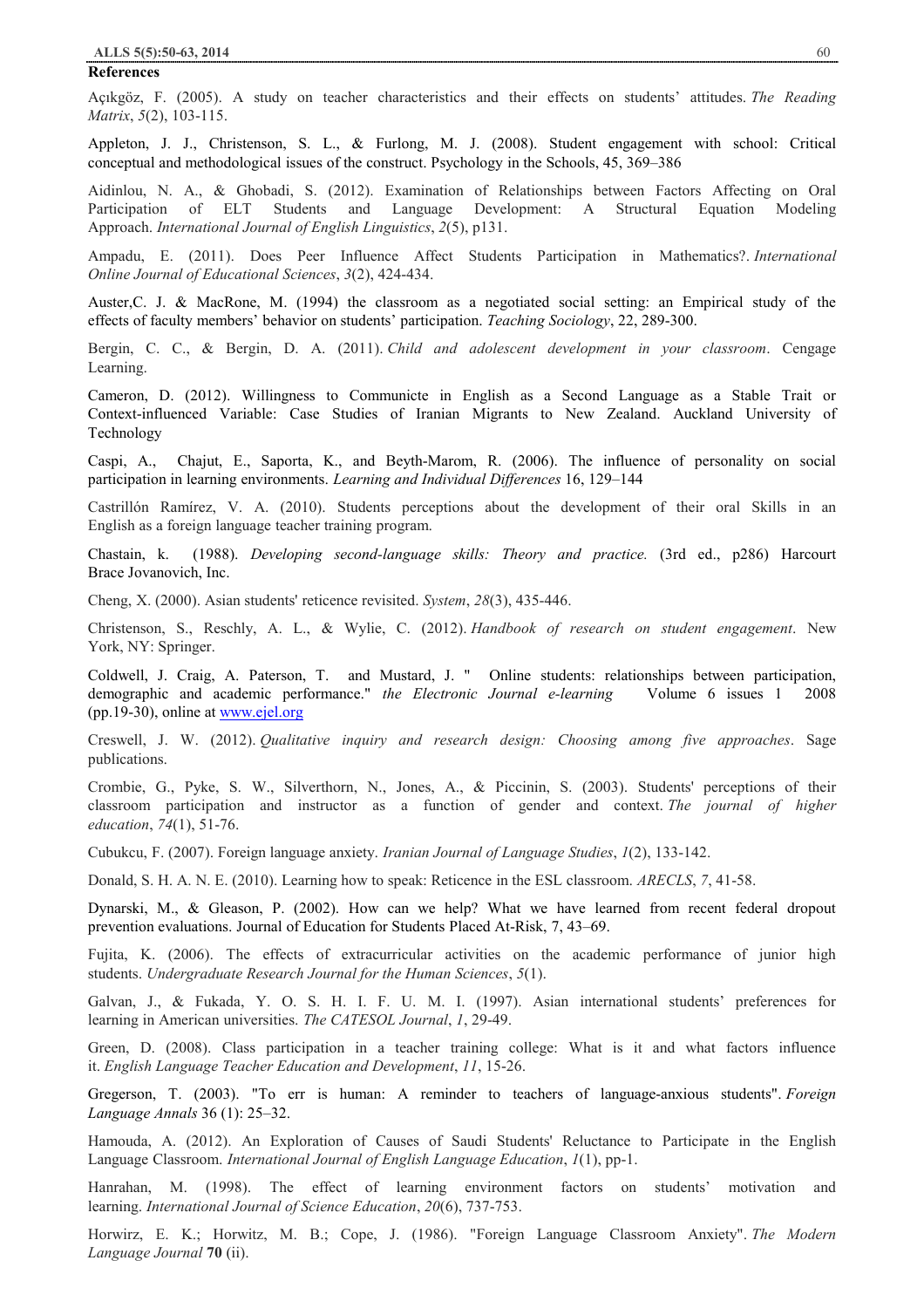Jackson, J. (2002). Reticence in second language case discussions: Anxiety and aspirations. *System*, *30*(1), 65-84.

Kim, S. (2007). *ACTIVE VERBAL PARTICIPATION IN US CLASSROOMS: PERCEPTIONS OF EAST ASIAN INERNATIONAL GRADUATE STUDENTS* (Doctoral dissertation, The Ohio State University).

Krejcie, R. V., & Morgan, D. W. (1970). Determining sample size for research activities. *Educational and Psychological Measurement, 30*, 607-610.

Lee, P. (2005). Students' personality type and attitudes toward classroom participation. In *Proceedings of the CATESOL state conference* (pp. 1-3).

Le´ger,D. & Storch, N. (2009) Learners' Perceptions and Attitudes: Implications for Willingness to Communicate in an L2 Classroom. System 37 (2009) 269–285. Available online at www.sciencedirect.com

Liu, M. (2007). Anxiety in oral English classrooms: a case study in China. *ANXIETY*, *3*(1).

Mack, L. (2012). Does every student have a voice? Critical action research on equitable classroom participation practices. *Language Teaching Research*, *16* (3), 417-434.

Nor, F.M., & Hui Choo, L. (2008) *an investigation into the factors affecting second language learners' classroom participation.* Technology University of Malaysia.

Razmjoo, S. A. (2007). High schools' or private institutes' textbooks? Which fulfill communicative language teaching principles in the Iranian context? Asian EFL Journal, 9(4), 126-140.

Reynolds, A. J. (2001). Press release: Long-term effects of CPC program. Retrieved October 3, 2006, from http://www.waisman.wisc.edu/cls/PRESS01.PDF.

Riasati, M. J. (2012). EFL learners' perceptions of factors influencing willingness to speak English in language classrooms: A qualitative study. World Applied Sciences Journal, 17(10), 1287-1297.

Schweinhart, L. J., & Weikart, D. P. (1999). The advantages of High/Scope: Helping children lead successful lives. Educational Leadership, 57(1), 77–78.

Tong, J. (2010). Some Observations of Students' Reticent and Participatory Behaviour in Hong Kong English Classrooms. *Electronic Journal of foreign Language teaching*, *7*(2), 239-254.

Trent, J. (2009). Enhancing oral participation across the curriculum: Some lessons from the EAP classroom. *Asian EFL Journal*, *11*(1), 256-270.

Tsiplakides, I., & Keramida, A. (2009). Helping students overcome foreign language speaking anxiety in the English classroom: Theoretical issues and practical recommendations. *International Education Studies*, *2*(4), P39.

Vaezi, S. (2007, November). Communicative language teaching: In the Middle East? *Paper presented at the LED conference,* Waikato University, Hamilton, New Zealand.

Vygotsky, L. S. (1980). *Mind in society: The development of higher psychological processes*. Harvard university press.

Wu, K. H. (2010). The relationship between language learners' anxiety and learning strategy in the CLT classrooms. *International Education Studies*, *3*(1), p174.

Xia, S. (2009). Are they ready to participate? East Asian students' acquisition of verbal participation in American classrooms. *Issues in Applied Linguistics*,*17*(2).

Xie, X. (2009). Why are students quiet? Looking at the Chinese context and beyond. *ELT journal*, ccp060.

Ni, A. Y. (2013). Comparing the Effectiveness of Classroom and Online Learning: Teaching Research Methods. *JPAEJOURNAL OF PUBLIC AFFAIRS EDUCATION VOLUME 19 NUMBER 2*, 199.

Zhang, X., & Head, K. (2009). Dealing with learner reticence in the speaking class. *ELT journal*, ccp018.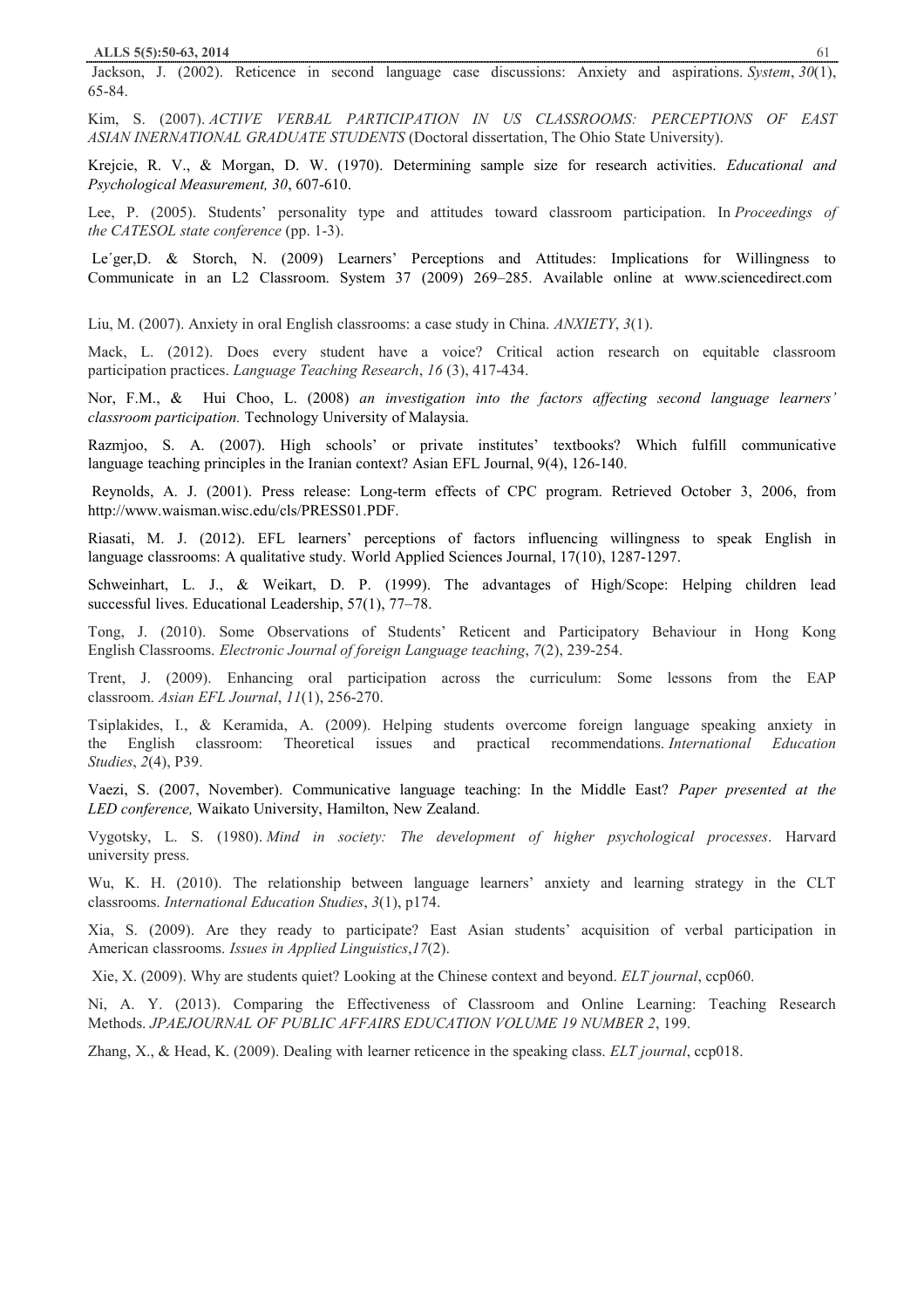# **Appendix: Classroom participation Questionnaire**

| <b>Classroom participation</b>                                                                                |                  |       |           |        |       |
|---------------------------------------------------------------------------------------------------------------|------------------|-------|-----------|--------|-------|
|                                                                                                               | Most of the time |       |           |        |       |
|                                                                                                               |                  |       |           |        |       |
|                                                                                                               |                  | often | sometimes | rarely | never |
|                                                                                                               |                  |       |           |        |       |
| 1) I have previous information and knowledge about the content of class.                                      |                  |       |           |        |       |
| 2) I have enough previous experience concerning the topic of study.                                           |                  |       |           |        |       |
| 3) I try to participate when I feel sure of my answers and ideas.                                             |                  |       |           |        |       |
| 4) I feel confident when I speak English in class.                                                            |                  |       |           |        |       |
| 5) How I feel about myself is more important than others' opinions of me.                                     |                  |       |           |        |       |
| 6) I feel devastated when someone criticizes me in class.                                                     |                  |       |           |        |       |
| 7) When I know the answer I don't dare to speak up in class.                                                  |                  |       |           |        |       |
| 8) I participate less in classes with a large number of students.                                             |                  |       |           |        |       |
| 9) I'm afraid of making mistakes in front of classmates.                                                      |                  |       |           |        |       |
| 10) When people point out my mistakes, I feel insulted.                                                       |                  |       |           |        |       |
| 11) I'm afraid of being judged by my classmates                                                               |                  |       |           |        |       |
| am afraid that my English teacher is ready to correct every mistake I<br>$12)$ I<br>make.                     |                  |       |           |        |       |
| 13) I am afraid that the other students will laugh at me when I speak English.                                |                  |       |           |        |       |
| 14) I feel relaxed in the activities that the teacher present in class.                                       |                  |       |           |        |       |
| 15) I'm interested in the topic and subject of our study.                                                     |                  |       |           |        |       |
| 16) I can find the right word to express myself in English.                                                   |                  |       |           |        |       |
| 17) I can understand my teacher's instructions or the materials to be read or<br>listened to.                 |                  |       |           |        |       |
| 18) I can speak fluently in class because I have good pronunciation.                                          |                  |       |           |        |       |
| 19) In our class, participation is so essential.                                                              |                  |       |           |        |       |
| 20) I have to participate to practice and develop my foreign language skills.                                 |                  |       |           |        |       |
| 21) I'm an extrovert person.                                                                                  |                  |       |           |        |       |
| 22) I tremble when I know that I'm going to be called on in class.                                            |                  |       |           |        |       |
| 23) I start to panic when I have to speak without preparation in the English<br>class.                        |                  |       |           |        |       |
| 24) It embarrasses me to volunteer answers in my English class.                                               |                  |       |           |        |       |
| 25) Even if I am well prepared for the English class, I feel anxious about it                                 |                  |       |           |        |       |
| 26) I feel that the other students speak English better than I do.                                            |                  |       |           |        |       |
| 27) I feel relaxed in group discussions.                                                                      |                  |       |           |        |       |
| 28) I feel embarrassed when I notice that other students have more knowledge<br>about the content.            |                  |       |           |        |       |
| 29) I understand my friends wish to speak and let them start.                                                 |                  |       |           |        |       |
| 30) I think it's fair to let my classmates participate and not always be the one<br>who participate in class. |                  |       |           |        |       |
| 31) I think that the class time is good and I can actively participate.                                       |                  |       |           |        |       |
| 32) My emotional and physical state influences my participation.                                              |                  |       |           |        |       |
| 33) The English class moves so quickly I worry about getting left behind                                      |                  |       |           |        |       |
| 34) The teacher instruction is so transparent that I can understand what to do<br>in class.                   |                  |       |           |        |       |